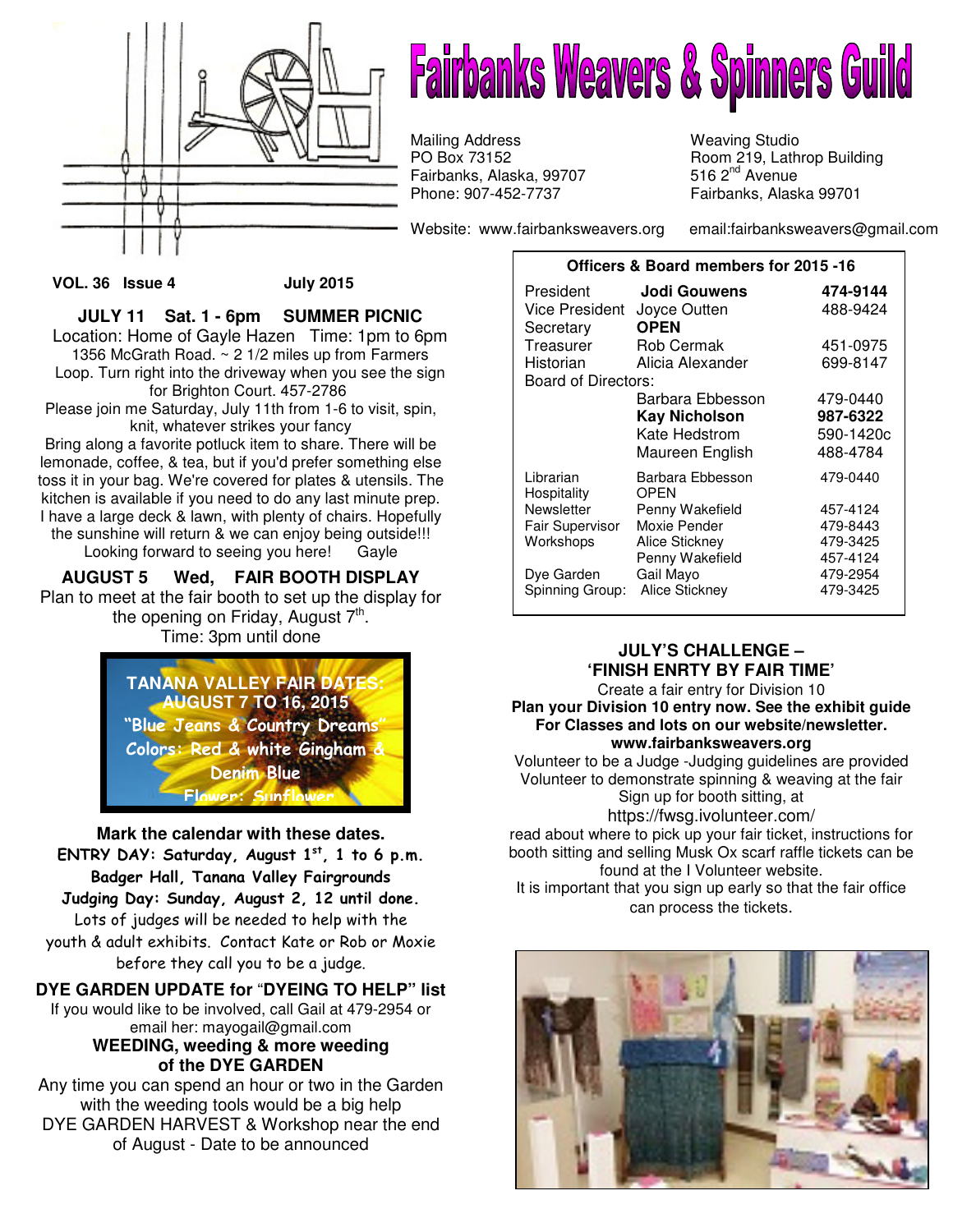## July 2015 Newsletter – Presidents Letter

I challenge each of you to make a summer resolution to finally complete or start one of the many projects on your "To Do" list. We all have yarns and supplies we plan to use for that gift for a special friend or family member, that project we really want to enter in this year's Fair, and the beautiful item we want to make for ourselves or our home. How often we put these off to do later.

At times we hear the sad news in the media of people whose lives have ended much sooner than they ever anticipated. Maybe it's time to take a good look at all those things we plan to do "someday". Do the ones that really matter and let the others go.

Too often in our busy lives we get side-tracked by our daily activities. So which one of the things from your to do list can you accomplish this summer that will make a contribution to the lives of those you care about or add beauty to the world around us.? Jodi Gouwens, President

### **MEMORIAL ANNOUNCEMENT**

**SUE COLE**, a former member of our guild died in late May. A Celebration of Life will be held for Sue Cole on Friday, July 31, 5-8pm, at the Pioneer Park Dance Hall. Please come and share your memories. Dancing will follow. No street shoes on dance floor, please. Contact Helen Howard, 474-2914 regarding refreshments.

### **MEMBERS IN THE NEWS**

Welcome to new member Jodi Simmons. Jodi will be here for the next three years and is excited about weaving and spinning. Joyce Outten, has turned in her retirement papers, not

sure when the final day is but expect her to be weaving and knitting up a small storm.

## **ALL WEAVING CLASSES**

**Art 127: Intro to Weaving Thursday, SEPTEMBER 3rd at 6:30pm Art 227: Woven Fabric Design: RUGS begins Tuesday, September 8th at 5:30pm Hobby weavers sign up through the guild by calling 452-7737** 

**In the Studio: WARP ON A LOOM FOR A LOOPER or RAG RUG Come in & weave a rug for yourself for a small donation or for the Fair's Silent Auction.** 

**Silent auction items of any kind are welcome for the Silent Auction table at the Fair.** 



### **OCTOBER Date: TBA so keep in touch HOOKED ON HOOKING Workshop Location: WEAVING STUDIO, Rm. 219 516 2nd Avenue, Lathrop building LEGAL Hooking by Kate Lamal**

Kate will present the 'in and out' techniques of RUG HOOKING for small or large scale



projects. Rug Hooking sites are: http://www.michelemicarelli.com/ http://www.wandaworks.ca/ For dyeing and classes Deanne Fitzpatrick on line course: http://hookingrugs.com/ Gene Shepard website: http://www.geneshepherd.com/ with a video on the home page that shows you how to hook.

A magazine called Rug Hooking

## **TAPESTRY WORKSHOP WITH TERRY OLSON in Anchorage on SEPTEMBER 18 – 20TH**

Guild Member Annita Magee from ANCHORAGE wanted to know if we would be interested in

Tapestry Workshop by Terry Olson. Annita may be touring the state with Terry so a one day workshop or a public lecture might be on the agenda for Fairbanks. More about this later once we hear from Annita Magee regarding travel plans



around the state. http://www.damascusfiberartsschool.com/gallerypages/terry-olson-2/ See website for lecture topics

## Judith McKenzie Spinning Workshop Fri., Sat., & Sun., December 11, 12 & 13

Alice Stickney & Kate Hedstrom are in charge of sorting out the workshop topics, so far the 'SPINNERS TOOL BOX' has the most votes. If you are interested in another topic,

it is important that you let them know your interests. call Alice: 479-3425 & Kate: 590-1420c Here is a link to her lecture topics:

http://www.textilelinks.com/judith/lecture/index.html workshops topics:

http://www.textilelinks.com/judith/class/index.html

GREAT SPINNING SITE TO KNOW ABOUT http://www.textilelinks.com/spin/spininfo.html

. . . . .

# DUES ARE STILL DUE FOR SOME MEMBERS

- - - -

Check the members list at the fair to see if you are a paid up member for the next year.

Please note: Fairbanks Weavers & Spinners Guild has

a new email address: fairbanksweavers@gmail.com